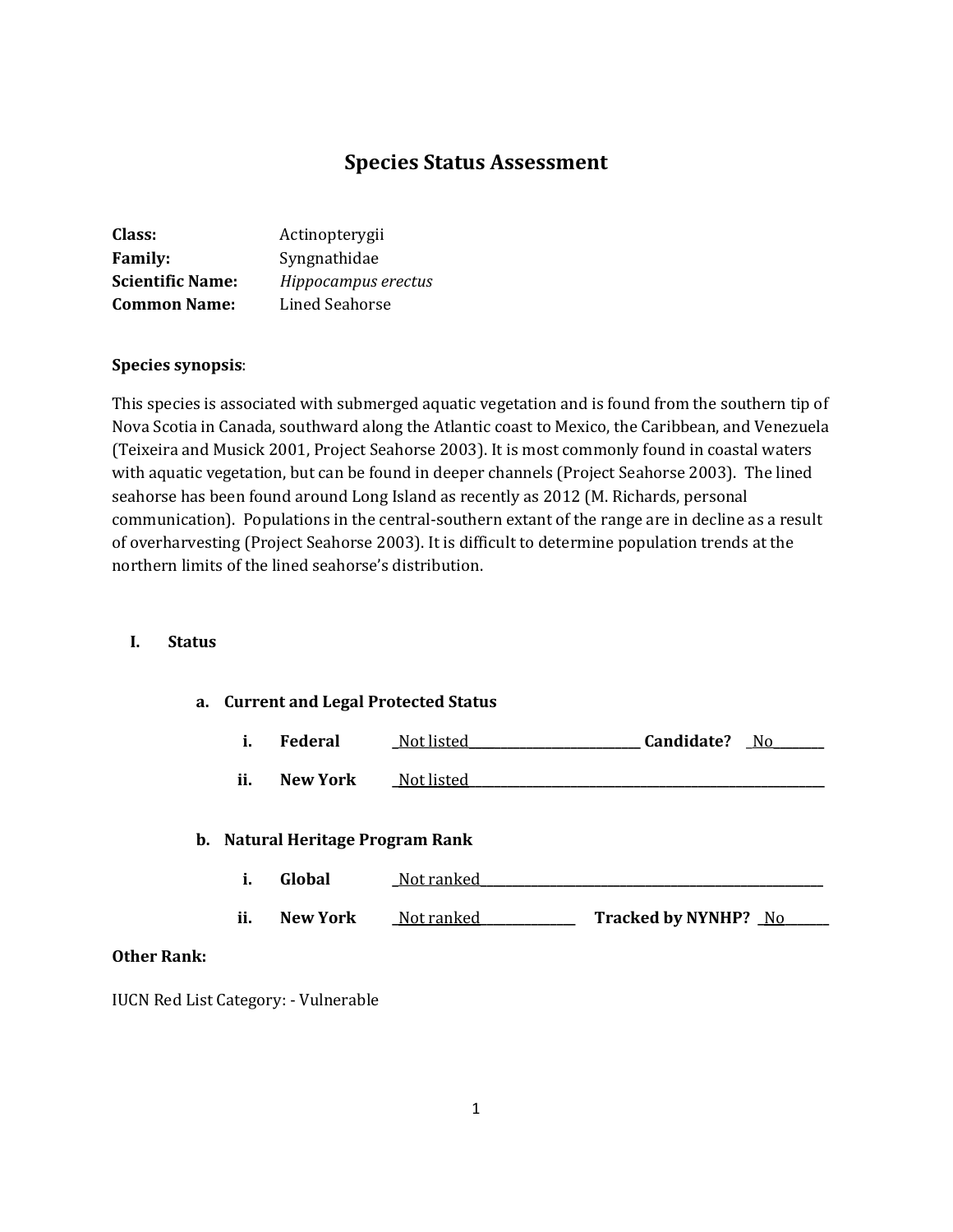## **Status Discussion:**

This species is fairly common where it occurs however is considered vulnerable to overfishing for trade.

# **II. Abundance and Distribution Trends**

**a. North America**

| i. Abundance                                                                                |  |
|---------------------------------------------------------------------------------------------|--|
| <u>X</u> declining increasing stable must be declining                                      |  |
| ii. Distribution:                                                                           |  |
|                                                                                             |  |
|                                                                                             |  |
| b. Regional                                                                                 |  |
| i. Abundance                                                                                |  |
|                                                                                             |  |
| ii. Distribution:                                                                           |  |
|                                                                                             |  |
| Regional Unit Considered: Northeast U.S. Communications and Unit Considered: Northeast U.S. |  |
| Time Frame Considered: Past 20 years (Project Seahorse 2003)                                |  |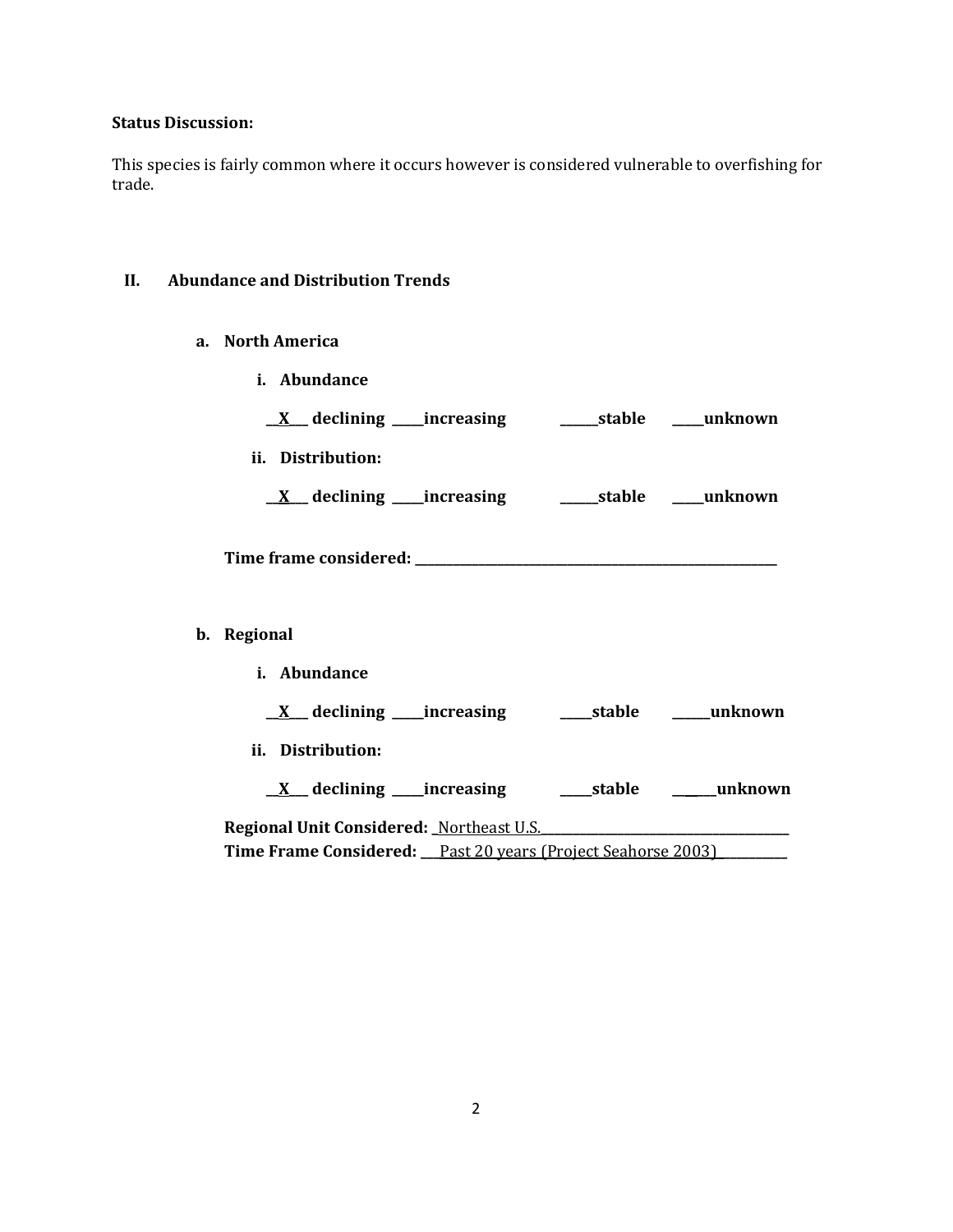**c. Adjacent States and Provinces**

| <b>CONNECTICUT</b>         | Not Present                                           |                          | No data $\_\ X$                   |
|----------------------------|-------------------------------------------------------|--------------------------|-----------------------------------|
| i. Abundance               |                                                       |                          |                                   |
|                            | ___ declining ___ increasing ___ stable __ X_ unknown |                          |                                   |
| ii. Distribution:          |                                                       |                          |                                   |
|                            | ___ declining ___ increasing ___ stable __ X_ unknown |                          |                                   |
|                            |                                                       |                          |                                   |
|                            |                                                       |                          |                                   |
|                            | MASSACHUSETTS Not Present ______                      |                          | No data $\mathbf{X}$ $\mathbf{X}$ |
| i. Abundance               |                                                       |                          |                                   |
|                            | ___ declining ___ increasing ___ stable __ X_ unknown |                          |                                   |
| ii. Distribution:          |                                                       |                          |                                   |
|                            | ___ declining ___ increasing ___ stable __ X_ unknown |                          |                                   |
|                            |                                                       |                          |                                   |
|                            | Listing Status: Not listed SGCN? No                   |                          |                                   |
|                            | NEW JERSEY Not Present ________ No data X___          |                          |                                   |
| i. Abundance               |                                                       |                          |                                   |
|                            | ___ declining ___ increasing ___ stable __ X_ unknown |                          |                                   |
| ii. Distribution:          |                                                       |                          |                                   |
|                            | ___ declining ___ increasing ___ stable __ X_ unknown |                          |                                   |
|                            |                                                       |                          |                                   |
| Listing Status: Not listed |                                                       | $\overline{\phantom{a}}$ | SGCN? No                          |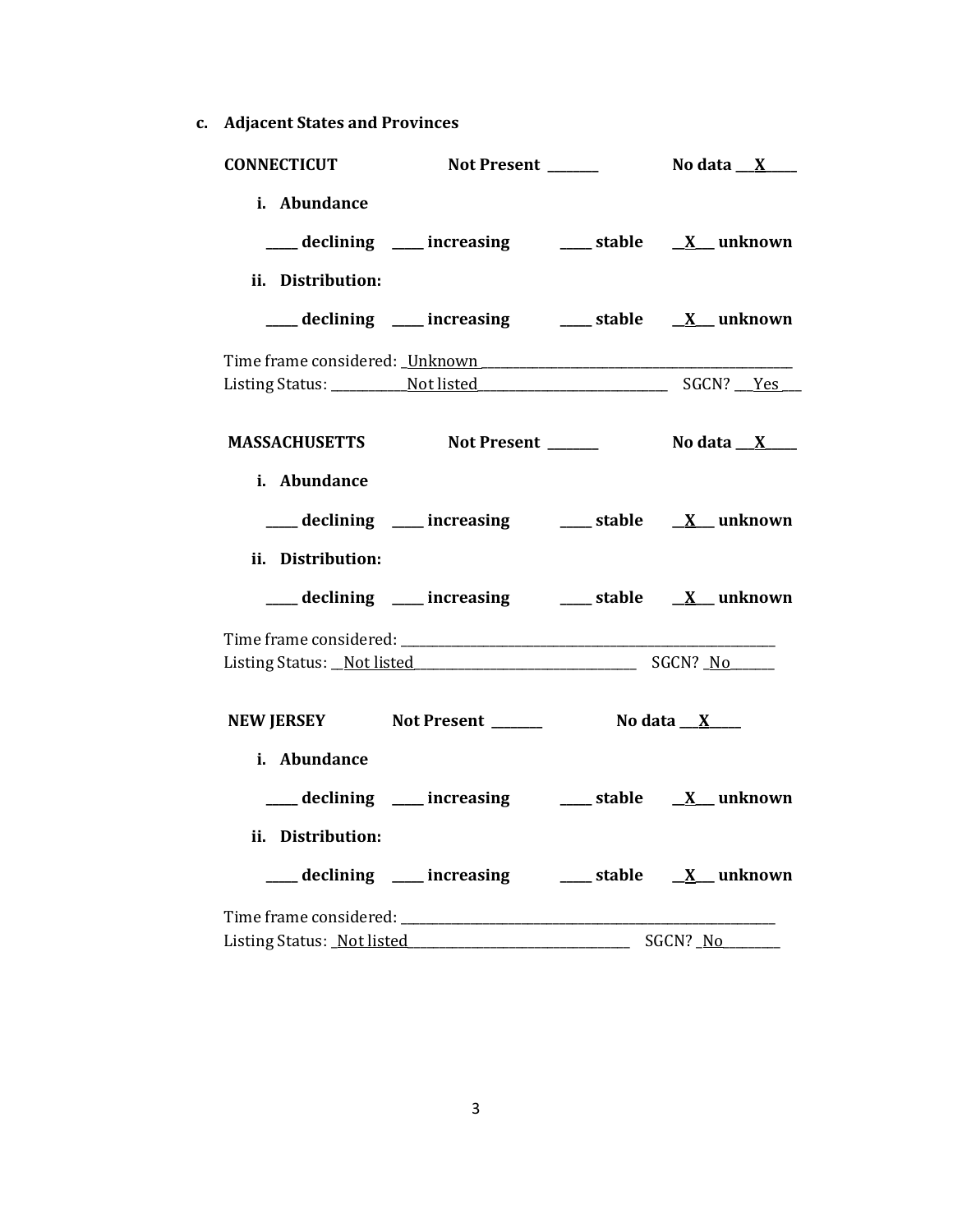| <b>ONTARIO</b>      | Not Present $X_{-}$                                               | No data ______                      |
|---------------------|-------------------------------------------------------------------|-------------------------------------|
| <b>PENNSYLVANIA</b> | Not Present $X_{-}$                                               | No data $\_\_$                      |
| <b>QUEBEC</b>       | Not Present $X_{-}$                                               | No data $\_\_\_\_\_\_\_\_\_\_\_\_\$ |
| <b>VERMONT</b>      | Not Present $X_{-}$                                               | No data $\_\_$                      |
|                     |                                                                   |                                     |
| d. NEW YORK         |                                                                   | No data $X$                         |
| i. Abundance        |                                                                   |                                     |
|                     | $\underline{X}$ declining ___ increasing ____ stable ____ unknown |                                     |
| ii. Distribution:   |                                                                   |                                     |
|                     | $\underline{X}$ declining ___ increasing ____ stable ____ unknown |                                     |
|                     |                                                                   |                                     |

## **Monitoring in New York.**

There are annual trawl surveys in the Long Island Sound and surrounding water bodies.

### **Trends Discussion:**

There is very little catch data available for this species, making it difficult to determine trends. This species is in decline in the central-southern extent of its range (Project Seahorse 2003).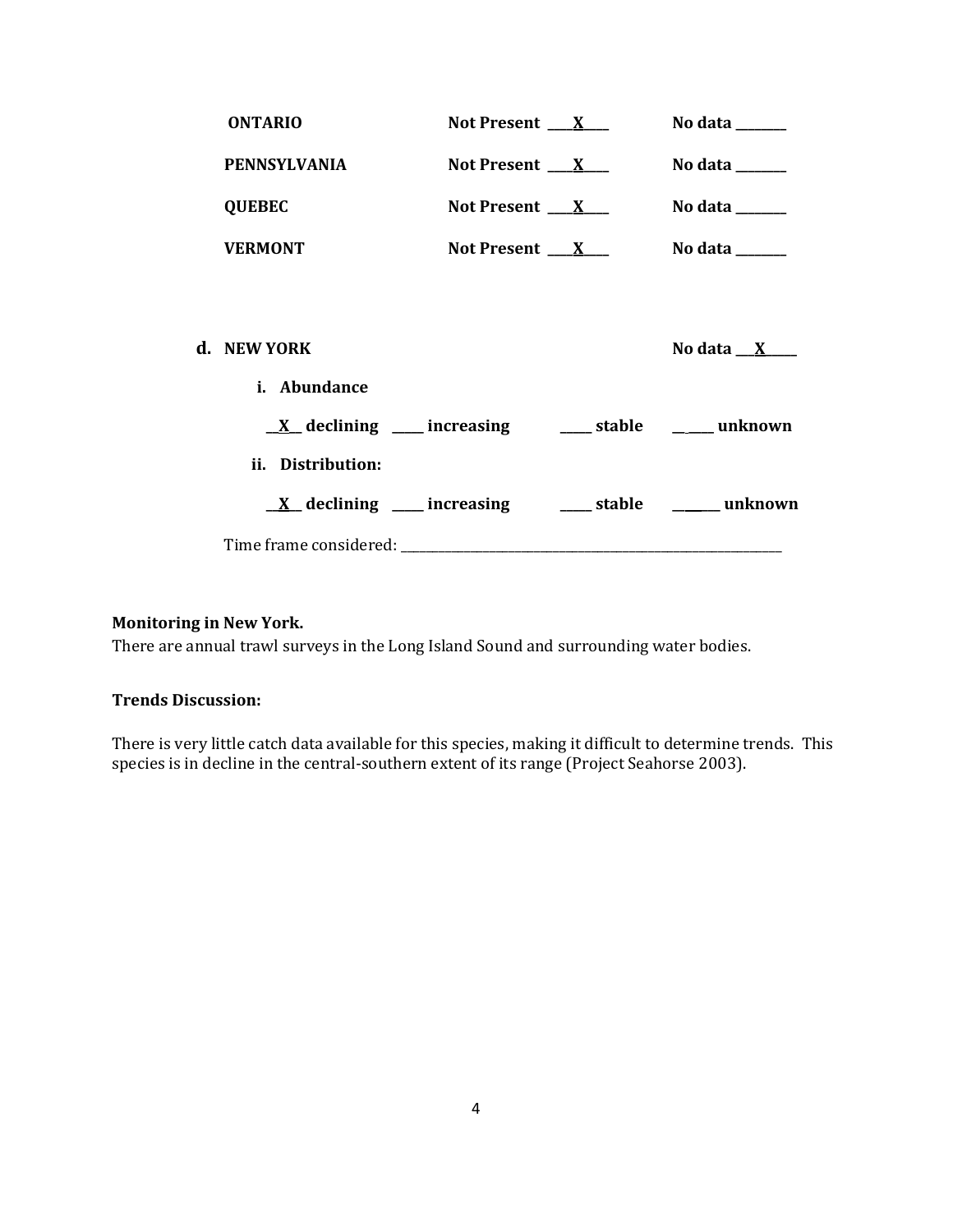

Figure 1: Global distribution of the lined seahorse (Bester no date).

# **III. New York Rarity, if known:**

| <b>Historic</b>                                        | # of Animals | # of Locations | % of State |
|--------------------------------------------------------|--------------|----------------|------------|
| prior to 1970<br>prior to 1980<br>prior to 1990        |              |                |            |
| Details of historic occurrence:                        |              |                |            |
| There is no historic occurrence information available. |              |                |            |
| <b>Current</b>                                         | # of Animals | # of Locations | % of State |
|                                                        |              |                |            |

## **Details of current occurrence:**

Table 1 (below) includes data from the Western Long Island Seine Survey (1984-2012), Crustaceans WLIS Lobster Trawl Survey (2006-2007), and the Peconic Bay Small Mesh Trawl Survey (2006-2012). The associated years listed above only represent years with lined seahorse occurrences, and not necessarily the total duration of the individual surveys.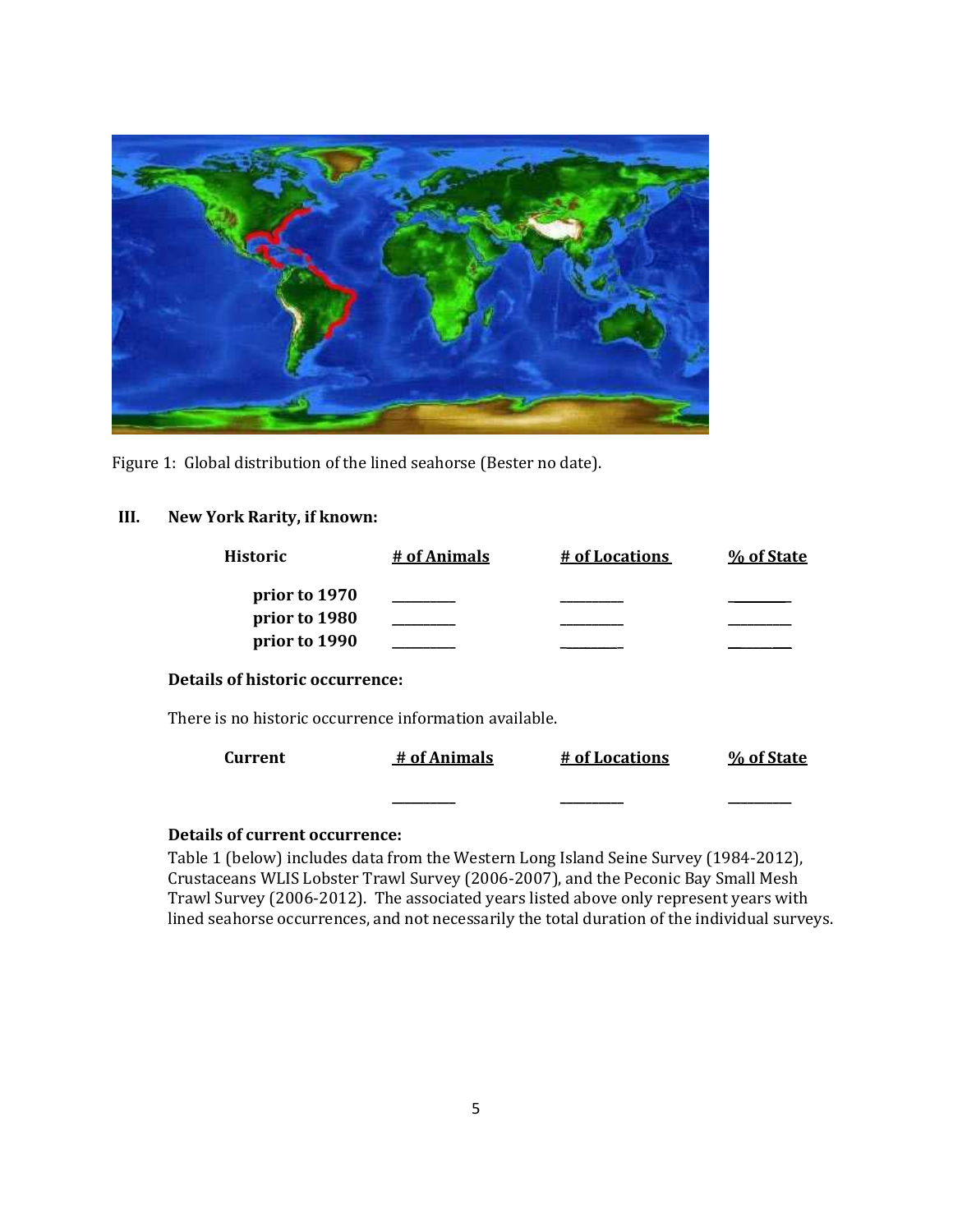| Table 1: Occurrences of lined seahorse in New York State waters (M. Richards, personal |
|----------------------------------------------------------------------------------------|
| communication)                                                                         |

| <b>Location of Occurrence</b> | <b>Year Present</b>                         |
|-------------------------------|---------------------------------------------|
| Jamaica Bay                   | 1984-1997, 1999, 2001-2002, 2005-2008, 2010 |
| Staten Island                 | 1984-1986, 1988-1989                        |
| Hempstead Harbor              | 1984                                        |
| Little Neck Bay               | 1984, 1988, 1998, 2002, 2003, 2006, 2007    |
| Manhasset Bay                 | 1986, 1988, 1991, 1998, 2000-2001           |
| Shinnecock Bay                | 1987                                        |
| Long Island Sound West        | 1990, 2006                                  |
| Great South Bay Islip         | 2001                                        |
| Westchester Shoreline         | 2006                                        |
| Little Peconic Bay            | 2006-2009, 2011                             |
| Great Peconic Bay             | 2006, 2008, 2009, 2012                      |
| Shelter Island Sound South    | 2006-2009                                   |
| Shelter Island Sound North    | 2007-2008                                   |
| Flanders Bay                  | 2009                                        |
| South Oyster Bay              | 1984-1989                                   |

## **New York's Contribution to Species North American Range:**

| % of NA Range in New York | <b>Classification of New York Range</b> |  |  |
|---------------------------|-----------------------------------------|--|--|
| $\_\_100$ (endemic)       | Core                                    |  |  |
| $-76-99$                  | $\underline{X}$ Peripheral              |  |  |
| 51-75                     | ___ Disjunct                            |  |  |
| 26-50                     | Distance to core population:            |  |  |
| 1-25                      | $\sim$ 200 miles                        |  |  |

# **IV. Primary Habitat or Community Type:**

- 1. Marine, Shallow Subtidal
- 2. Estuarine, Brackish Shallow Subtidal, Aquatic Bed
- 3. Marine Eelgrass Meadow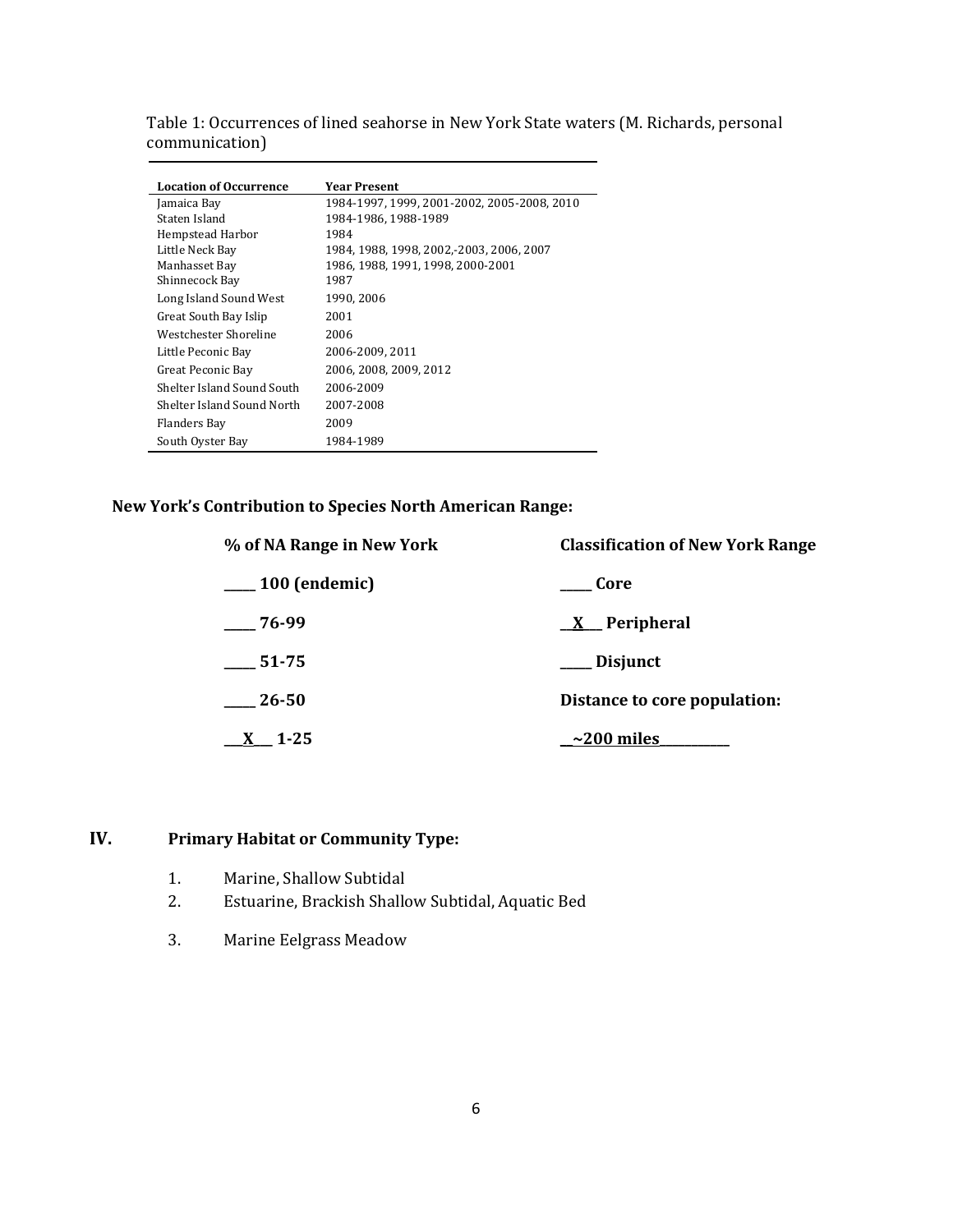### **Habitat or Community Type Trend in New York:**

| Declining X Stable ___ Increasing |            | Unknown            |  |  |
|-----------------------------------|------------|--------------------|--|--|
| Time frame of decline/increase:   |            |                    |  |  |
| <b>Habitat Specialist?</b>        | <b>Yes</b> | No<br>$\mathbf{X}$ |  |  |
| <b>Indicator Species?</b>         | <b>Yes</b> | No                 |  |  |

### **Habitat Discussion:**

The lined seahorse can be found in waters up to 240 feet in depth (Project Seahorse 2003). It is associated with aquatic vegetation such as seagrass, mangroves, sponges, and floating Sargassum (Dias et al. 2002, Project Seahorse 2003, Sedberry and Webster 2005, Bester no date). It can be found at the surface and bottom of both shallow water and deeper areas in channels, bays, along beaches, and in or near salt marshes (Dias et al. 2002, Project Seahorse 2003).

## **V. New York Species Demographics and Life History**

- **\_\_\_X\_\_\_ Breeder in New York**
	- **\_\_X\_\_\_ Summer Resident**
	- **\_\_X\_\_\_ Winter Resident**
	- **\_\_\_\_\_ Anadromous**
- **\_\_\_\_\_ Non-breeder in New York**
	- **\_\_\_\_\_ Summer Resident**
	- **\_\_\_\_\_ Winter Resident**
	- **\_\_\_\_\_ Catadromous**
- **\_\_\_\_\_ Migratory only**
- **\_\_\_\_\_Unknown**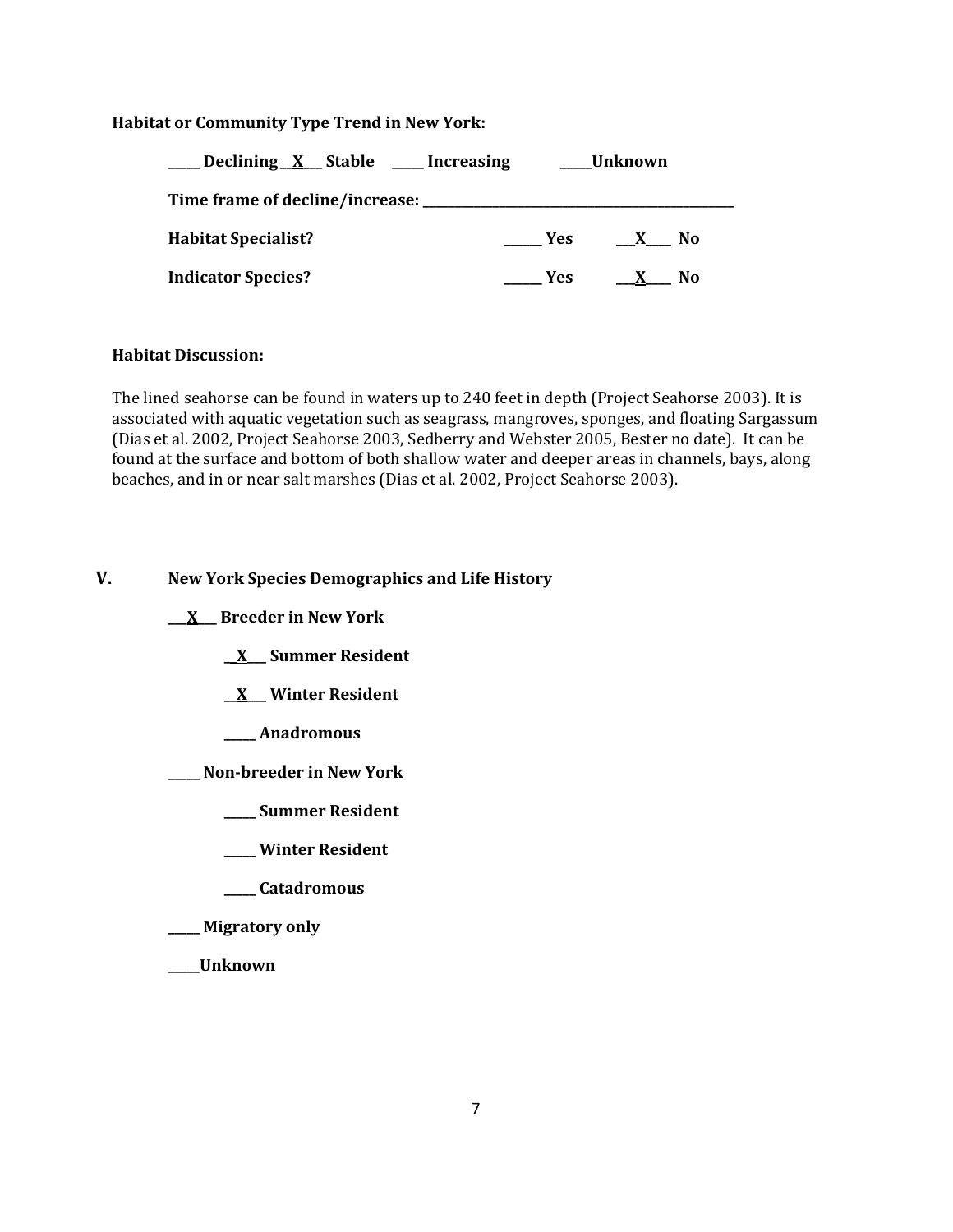#### **Species Demographics and Life History Discussion:**

There is little information available on the biology of this species (Teixeira and Musick 2001). Breeding occurs from May to October (Laurie et al. 1999). Individuals normally reach sexual maturity at about 2.2 inches. Males keep eggs in a brood pouch (Teixeira and Musick 2001)for the duration of the 20-21 day gestation period (Laurie et al. 1999). This species has been known to exhibit aggressive courtship behaviors including tail wrestling and snapping with the snout (Teixeira and Musick 2001). Both males and females display color changes during courtship (Sweat 2009). The female transfers the eggs to the male's pouch, brood size can range from 77 to 1,552 eggs (Teixeira and Musick 2001, Sweat 2009).

### **VI. Threats:**

This species is threatened by collection for domestic folk medicine and souvenir trades, and domestic and international aquarium trades in Mexico, Brazil, and for domestic trades in Central America (Dias et al. 2002, Project Seahorse 2003). The lined seahorse is also often found as bycatch in shrimp trawl fisheries in U.S., Mexico and Central America, some of which is retained for export for use in the traditional Chinese medicine trade (Dias et al. 2002, Project Seahorse 2003). This species is also threatened by habitat degradation from pollution, coastal development, and excess sedimentation (Project Seahorse 2003). Loss of salt marsh and submerged aquatic vegetation beds from tidal flow restrictions and habitat degradation is also a threat (NYSDEC 2005).

### **Are there regulatory mechanisms that protect the species or its habitat in New York?**



The lined seahorse is listed in Appendix II of CITES which regulates the trade and harvest of this species.

## **Describe knowledge of management/conservation actions that are needed for recovery/conservation, or to eliminate, minimize, or compensate for the identified threats:**

Sanctuary zones should be created where fishing is prohibited (Dias et al. 2002).

The New York State Wildlife Action Plan (NYSDEC 2005) identifies management actions for submerged aquatic vegetation dependent species that include:

Submerged aquatic vegetation habitat protection and restoration are crucial elements in any conservation and management plan for SAV dependent species. Aspects of submerged aquatic vegetation habitat protection and restoration will be included in the final watershed recommendations.